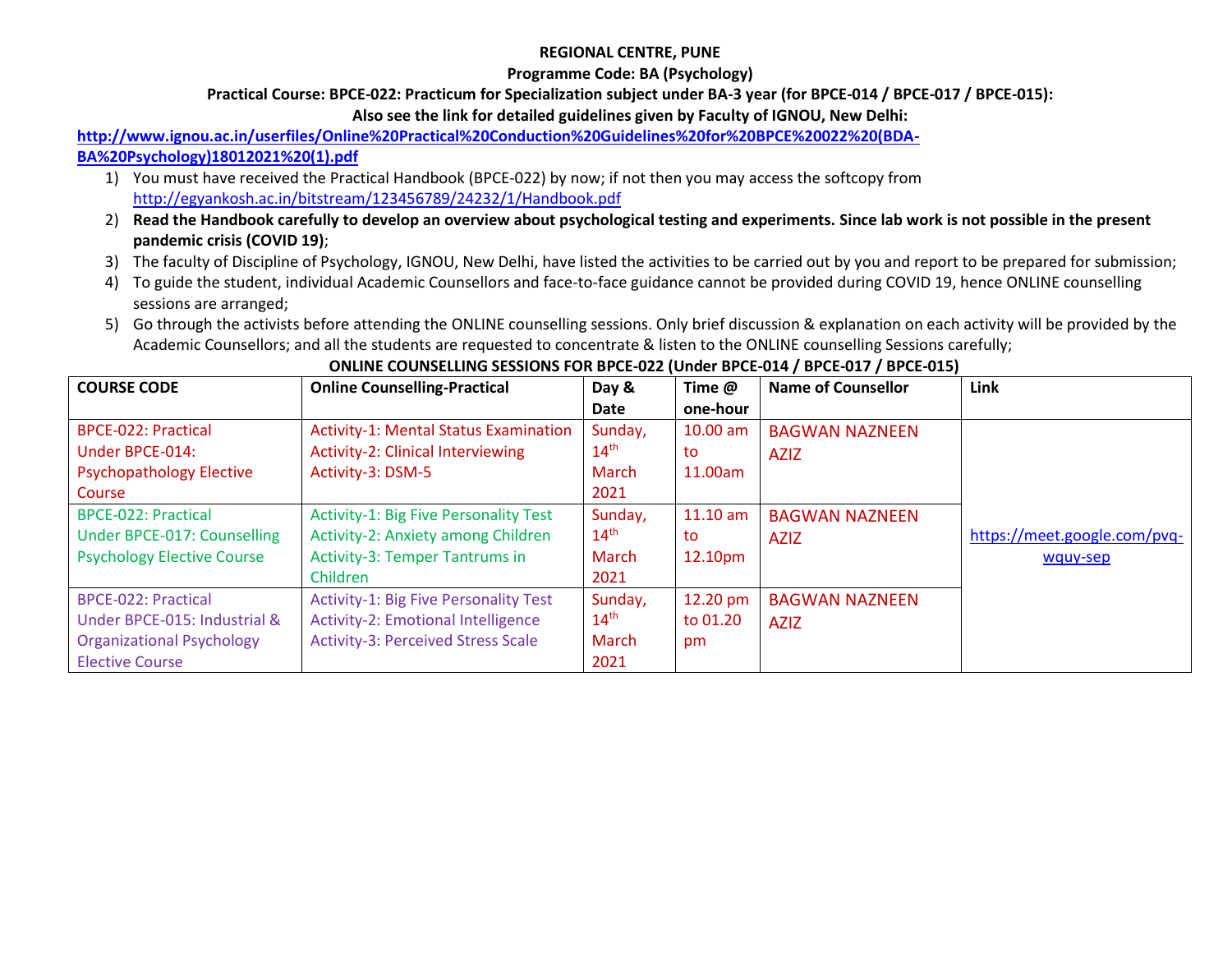#### **REGIONAL CENTRE, PUNE Programme Code: BA-3 year (Psychology) Practical Course: BPCE-022 under BA-3-year (for BPCE-014 / BPCE-017 / BPCE-015):**

| Compulsory component, no exemption to any student                                                                                                              |                    |                                   |                                           |                                     |
|----------------------------------------------------------------------------------------------------------------------------------------------------------------|--------------------|-----------------------------------|-------------------------------------------|-------------------------------------|
| <b>Admission Session</b>                                                                                                                                       | Eligibility        | <b>Term End Exam Session</b>      | <b>Important information</b>              | Link to submit the report           |
| 3-year re-registered                                                                                                                                           | <b>Eligible to</b> | <b>Evaluation &amp; Vivo-voce</b> | IGNOU will not evaluate, if:              |                                     |
| under January-2020                                                                                                                                             | complete           | will come under                   | (a) submitted under wrong link;           | https://forms.gle/xEHSxniosfNEANxz9 |
| (or) Before Session                                                                                                                                            | <b>BPCE-022</b>    | <b>DEC-2020 Exam Session</b>      | (b) submitted under wrong enrolment no.   |                                     |
|                                                                                                                                                                |                    |                                   | (c) submitted twice;                      |                                     |
| 3-year re-registered                                                                                                                                           | <b>Eligible to</b> | <b>Evaluation &amp; Vivo-voce</b> | (d) scan not proper, report not readable, | The July 2020 admitted Learners do  |
| Under July-2020                                                                                                                                                | complete           | will come under                   | report not opening etc.;                  | not Submit the Practicum File in    |
| <b>Session</b>                                                                                                                                                 | <b>BPCE-022</b>    | <b>June-2021 Exam Session</b>     | (e) submitted as hard copy-not accepted;  | above Link. The New Link & Due date |
|                                                                                                                                                                |                    |                                   | (f) submitted by email-not accepted       | will be send to you in the month of |
|                                                                                                                                                                |                    |                                   |                                           | <b>May 2021.</b>                    |
| After Online submission you will get an acknowledgement from Google and IGNOU will not send any acknowledgement                                                |                    |                                   |                                           |                                     |
| Students of 3-year re-registered under January-2020 and Before will be considered for Evaluation under DEC-2020 Exam Session for uploading the Practical Marks |                    |                                   |                                           |                                     |
| Students of 3-year re-registered under July-2020 will be considered for Evaluation under June-2021 Exam Session for uploading the Practical Marks              |                    |                                   |                                           |                                     |

#### **HOW TO SUBMIT BPCE-022 (BPCE-014 / BPCE-017 / BPCE-015 Elective Courses) PRACTICAL ACTIVITY REPORT**

- **(1) All the 3-Activities under your respective course-specialization are compulsory**, complete and prepare the report;
- **(2) The Page-1 (cover-page)** of the file should have the following details: (a) Enrolment Number and Student Name, (c) Programme Code, (d) Course Code (e) Study Centre Code, and (f) Student Signature; (g) Table of content, giving the Activity number & pages;
- **(3) The Page-2** of the file should have photocopy of the IGNOU Student ID Card;
- **(4) All 3-activities combined**, it should be made as a single file; Use A-4 size paper (ruled or un-ruled), total size of the Practical Report should be approximately 10-12 pages (leaving page 1 & 2 as stated above)
- **(5)** You have to **fill-in the Google Form**, do not make any mistake (Enrolment Number; Study Centre Code, Course Code and your Email ID);
- **(6) Attach the single file**, as word-file if typed [OR] as Scanned .pdf file if hand-written;
- **(7) Online Report Submission Link**: **<https://forms.gle/xEHSxniosfNEANxz9>** (**The July 2020 admitted Learners do not Submit the Practicum File in above Link. The New Link will be send to you in the month of May 2021**);
- **(8)** After Online submission you will **get an acknowledgement from Google** and IGNOU will not send any acknowledgement;
- **(9)** (a) Do not make any mistake in ONLINE Submission (b) Hard copy not accepted; (c) Submission by email not accepted;
- **(10) Only for Dec 2020 exam Session (Admitted in Jan 2020 & Before) Last date for Practical Report** submission is 31**st March 2021; there will not be any date extension**

**Students of 3-year re-registered under January-2020 and Before will be considered for Evaluation under DEC-2020 Exam Session for uploading the Practical Marks Students of 3-year re-registered under July-2020 will be considered for Evaluation under June-2021 Exam Session for uploading the Practical Marks**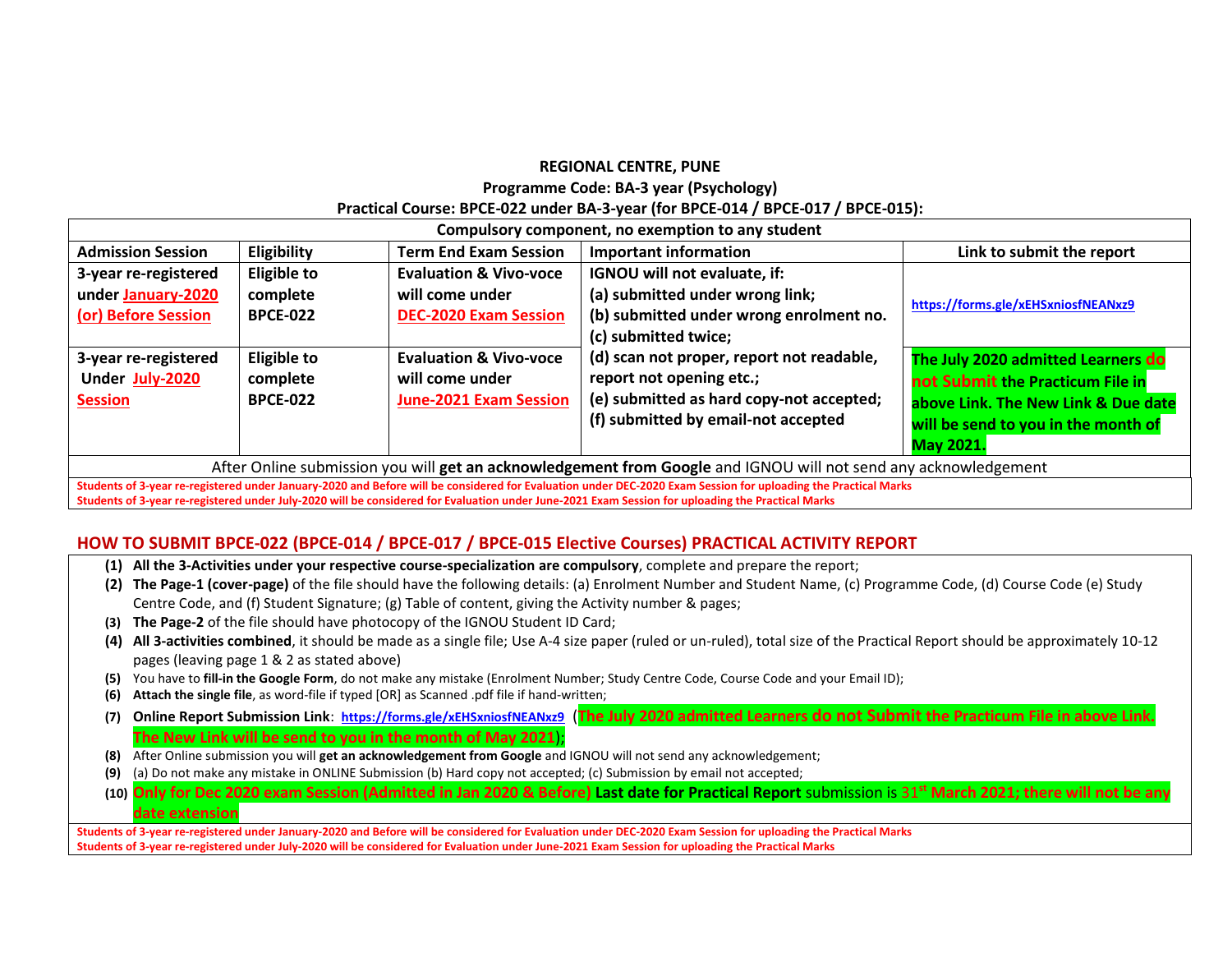### **REGIONAL CENTRE, PUNE**

### **Practical Course: BPCE-022:**

# **Under BPCE-014: Psychopathology Elective Course:**

| <b>Activity</b>                                                                                                                                                                                      | Do the following practical work                                                                        | Prepare response / answer for the following                         |  |  |
|------------------------------------------------------------------------------------------------------------------------------------------------------------------------------------------------------|--------------------------------------------------------------------------------------------------------|---------------------------------------------------------------------|--|--|
| <b>Activity-1: Mental Status</b>                                                                                                                                                                     | Visit the link,                                                                                        | In light of the videos, answer the following:                       |  |  |
| Examination                                                                                                                                                                                          | https://www.youtube.com/watch?v=SJFQCpUOnec Part I                                                     | (a) Identify the basic steps of MSE.                                |  |  |
|                                                                                                                                                                                                      | https://www.youtube.com/watch?v=RUm8vlotVjM Part II                                                    | (b) How is speech and thought assessed in MSE?                      |  |  |
|                                                                                                                                                                                                      | https://www.youtube.com/watch?v=NJ5xJcmAWHo Part III                                                   | (c) What are the main domains of cognitive functioning?             |  |  |
|                                                                                                                                                                                                      | Watch the above links on demonstration of Mental Status Examination (MSE), prepared by NIMHANS,        | (d) Discuss the importance of MSE in clinical assessment.           |  |  |
|                                                                                                                                                                                                      | <b>Bangalore</b>                                                                                       | You need to write/type the content coherently in your own words     |  |  |
|                                                                                                                                                                                                      |                                                                                                        | (refer to Page No.9 of the Handbook on Practicum). You should       |  |  |
|                                                                                                                                                                                                      |                                                                                                        | prepare the report in your own words, do not copy from video-       |  |  |
|                                                                                                                                                                                                      |                                                                                                        | content or from study material.                                     |  |  |
| Activity-2: Clinical Interviewing                                                                                                                                                                    | Visit the link https://www.youtube.com/watch?v=vohjjW5xA40                                             | Summarize the key features of Clinical Interview and write/type it  |  |  |
|                                                                                                                                                                                                      | Watch the above link on Clinical Interviewing carefully.                                               | coherently (also refer to Page No.13 of the Handbook on             |  |  |
|                                                                                                                                                                                                      |                                                                                                        | Practicum). You should prepare the report in your own words, do not |  |  |
|                                                                                                                                                                                                      |                                                                                                        | copy from video-content or from study material.                     |  |  |
| Activity-3: DSM-5                                                                                                                                                                                    | You are aware that mental disorders are diagnosed with the help of DSM and ICD criteria. DSM-IV-TR is  | Go through carefully relevant study material, online & offline      |  |  |
|                                                                                                                                                                                                      | also mentioned in your self-learning material. DSM-5 was published by American Psychiatric Association | resources that you can access and prepare a report: (a) Discuss and |  |  |
|                                                                                                                                                                                                      | in 2013. Now with the help of online or offline resources, Discuss and figure out the key changes that | (b) figure out the key changes that have been made in DSM-5. The    |  |  |
|                                                                                                                                                                                                      | have been made in DSM-5. The content should be coherently organized and not to be copied from any      | content should be coherently organized and not to be copied from    |  |  |
|                                                                                                                                                                                                      | source.                                                                                                | any source.                                                         |  |  |
| Internal Evaluation: Practical Report: 50 Marks: Based on the practical report, organized way of presenting the content, and overall understanding of the test/activity as reflected in the report). |                                                                                                        |                                                                     |  |  |
| External Evaluation: Viva Voce: 50 Marks: Based on the viva-voce conducted by the External Examiner as a Term End Examination)                                                                       |                                                                                                        |                                                                     |  |  |
| Date and time of Vivo-Voce will be intimated to students separately, since it will be conducted batch-wise in the month of April (last week) & May (first week)                                      |                                                                                                        |                                                                     |  |  |
| Students of 3-year re-registered under January-2020 and Before will be considered for Evaluation under DEC-2020 Exam Session for uploading the Practical Marks                                       |                                                                                                        |                                                                     |  |  |
| Students of 3-year re-registered under July-2020 will be considered for Evaluation under June-2021 Exam Session for uploading the Practical Marks                                                    |                                                                                                        |                                                                     |  |  |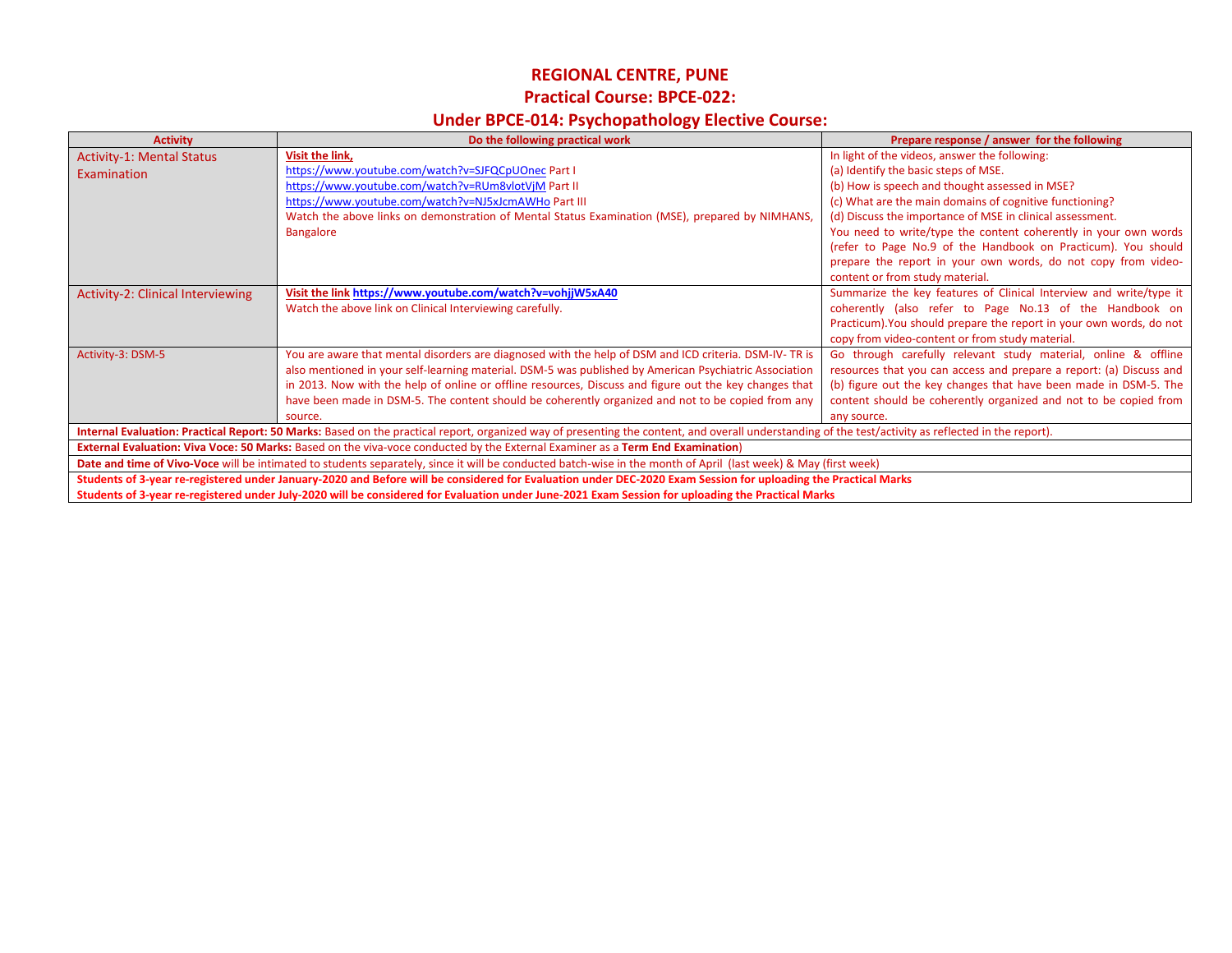# **REGIONAL CENTRE, PUNE Practical Course: BPCE-022:**

## **Under BPCE-017: Counselling Psychology Elective Course:**

| <b>Activity</b>                                                                                                                                                                                      | Do the following practical work                                                                           | Prepare response / answer for the following                             |  |  |
|------------------------------------------------------------------------------------------------------------------------------------------------------------------------------------------------------|-----------------------------------------------------------------------------------------------------------|-------------------------------------------------------------------------|--|--|
| <b>Activity-1: Big Five Personality Test</b>                                                                                                                                                         | Visit the link, & read the self-learning material and answer the questions:                               | Once the test is completed, you need to prepare a report based on       |  |  |
|                                                                                                                                                                                                      | Big Five Personality Test (openpsychometrics.org) (or) https://openpsychometrics.org/tests/IPIP-          | the test administration. The report needs to be typed in word           |  |  |
|                                                                                                                                                                                                      | BFFM/ The above link is related to the Personality test based on Five-Factor Model. It is for educational | document. The test administered needs to be enclosed in the             |  |  |
|                                                                                                                                                                                                      | purpose and to learn about personality assessment. The test will be administered first on self and then   | document. Follow the format for report preparation as has been          |  |  |
|                                                                                                                                                                                                      | on one of the family members/ Acquaintance/friends/ neighbor/colleagues. Self-administration is for       | mentioned in the Handbook. You may adapt to the present context         |  |  |
|                                                                                                                                                                                                      | your practice and to get acquainted with the test. While administering on self, you need to read the      | wherever it is required, but overall refer to the format in the         |  |  |
|                                                                                                                                                                                                      | instructions carefully as mentioned in the test. When you administer the test on someone else,            | handbook (sequence to be followed).                                     |  |  |
|                                                                                                                                                                                                      | remember first to establish rapport and communicate that the responses will be kept confidential.         |                                                                         |  |  |
|                                                                                                                                                                                                      | Instructions will be given to the participant as mentioned in the test. The scores will be interpreted as |                                                                         |  |  |
|                                                                                                                                                                                                      | per the norms indicated against the test.                                                                 |                                                                         |  |  |
| Activity-2: Anxiety among Children                                                                                                                                                                   | <b>Visit the link</b>                                                                                     | In the light of the video, answer the following and prepare the report: |  |  |
|                                                                                                                                                                                                      | https://www.youtube.com/watch?v=yksCtS8SVxI&feature=youtu.be                                              | (a) What are the main symptoms of anxiety in children?                  |  |  |
|                                                                                                                                                                                                      | Watch the above video link on 'Anxiety among Children', prepared by NIMHANS, Bangalore.                   | (b) Differentiate between normal and pathological anxiety.              |  |  |
|                                                                                                                                                                                                      |                                                                                                           | (c)As a counsellor, suggest measures to manage anxiety among            |  |  |
|                                                                                                                                                                                                      |                                                                                                           | children. Write/type the answers coherently in your own words.          |  |  |
|                                                                                                                                                                                                      |                                                                                                           | You should prepare the report in your own words, do not copy from       |  |  |
|                                                                                                                                                                                                      |                                                                                                           | video-content or from study material.                                   |  |  |
| <b>Activity-3: Temper Tantrums in</b>                                                                                                                                                                | <b>Visit the link</b>                                                                                     | In the light of the video, answer the following and prepare the report: |  |  |
| Children                                                                                                                                                                                             | https://www.youtube.com/watch?v=SthCYKCrL7w&feature=youtu.be                                              | (a) What are the main reasons of temper tantrums in children?           |  |  |
|                                                                                                                                                                                                      | Watch the above link on 'Temper tantrums in Children', prepared by NIMHANS Bangalore.                     | (b) Suggest measures for caregivers for handling temper tantrums        |  |  |
|                                                                                                                                                                                                      |                                                                                                           | among children. Write/type the answers coherently in your own           |  |  |
|                                                                                                                                                                                                      |                                                                                                           | words. You should prepare the report in your own words, do not          |  |  |
|                                                                                                                                                                                                      |                                                                                                           | copy from video-content or from study material.                         |  |  |
| Internal Evaluation: Practical Report: 50 Marks: Based on the practical report, organized way of presenting the content, and overall understanding of the test/activity as reflected in the report). |                                                                                                           |                                                                         |  |  |
| External Evaluation: Viva Voce: 50 Marks: Based on the viva-voce conducted by the External Examiner as a Term End Examination)                                                                       |                                                                                                           |                                                                         |  |  |
| Date and time of Vivo-Voce will be intimated to students separately, since it will be conducted batch-wise in the month of April (last week) & May (first week)                                      |                                                                                                           |                                                                         |  |  |
| Students of 3-year re-registered under January-2020 and Before will be considered for Evaluation under DEC-2020 Exam Session for uploading the Practical Marks                                       |                                                                                                           |                                                                         |  |  |
| Students of 3-year re-registered under July-2020 will be considered for Evaluation under June-2021 Exam Session for uploading the Practical Marks                                                    |                                                                                                           |                                                                         |  |  |